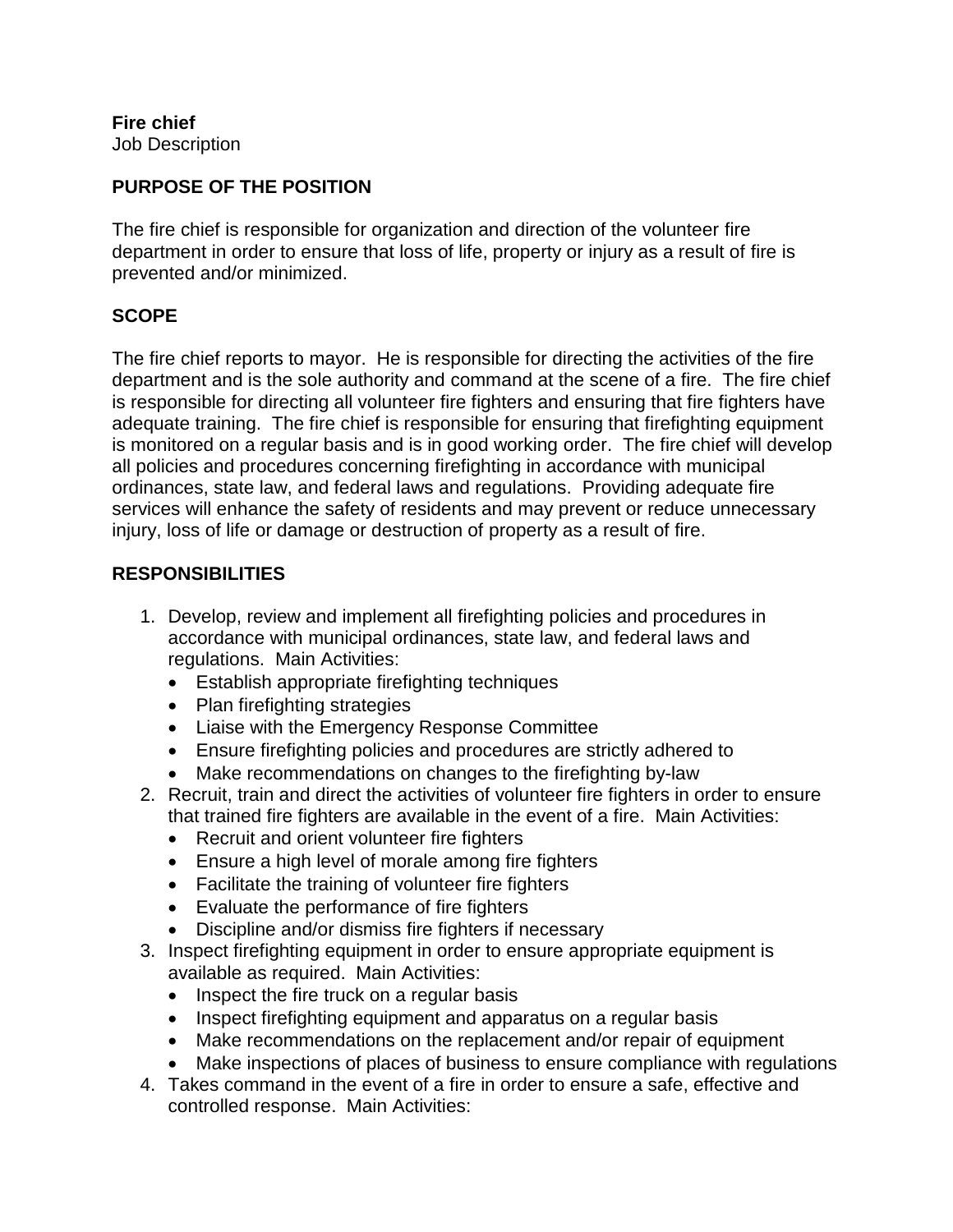- Ensure effective command and control techniques are in place at the scene of the fire
- Make all decisions concerning the appropriate response to and method fighting a fire
- Direct all activities at the scene of the fire
- Ensure that fire fighters are responding in a safe and appropriate manner
- Investigate the cause of fire once it has been extinguished
- 5. Complete administrative tasks as required. Main Activities:
	- Maintain records on incidence of fire, injuries and loss of property
	- Prepare reports on all areas of firefighting
	- Monitor the firefighting budget
	- Implement fire prevention education and awareness programs
- 6. Perform other related duties as required

# **KNOWLEDGE, SKILLS AND ABILITIES**

# **Knowledge**

Must have proficient knowledge in the following areas:

- knowledge of firefighting techniques and methods
- knowledge of command and control techniques
- knowledge of fire investigation and evidence gathering techniques
- knowledge of firefighting training programs
- knowledge of training techniques and methods
- knowledge of firefighting public education and awareness programs
- knowledge of public safety theories and methods
- knowledge of emergency response techniques
- knowledge of emergency procedures, emergency first aid, and CPR
- knowledge of volunteer training, development and recognition

# **Skills**

Must demonstrate the following skills:

- leadership skills including the ability to take full command at the scene of a fire
- analytical and problem solving skills
- decision making skills
- negotiations skills
- effective verbal and listening communications skills
- ability to deal effectively with people in difficult situations
- effective written communications skills including the ability to prepare reports and business documents and correspondence
- effective public relations and public speaking skills
- research and program development skills
- stress management skills
- time management skills